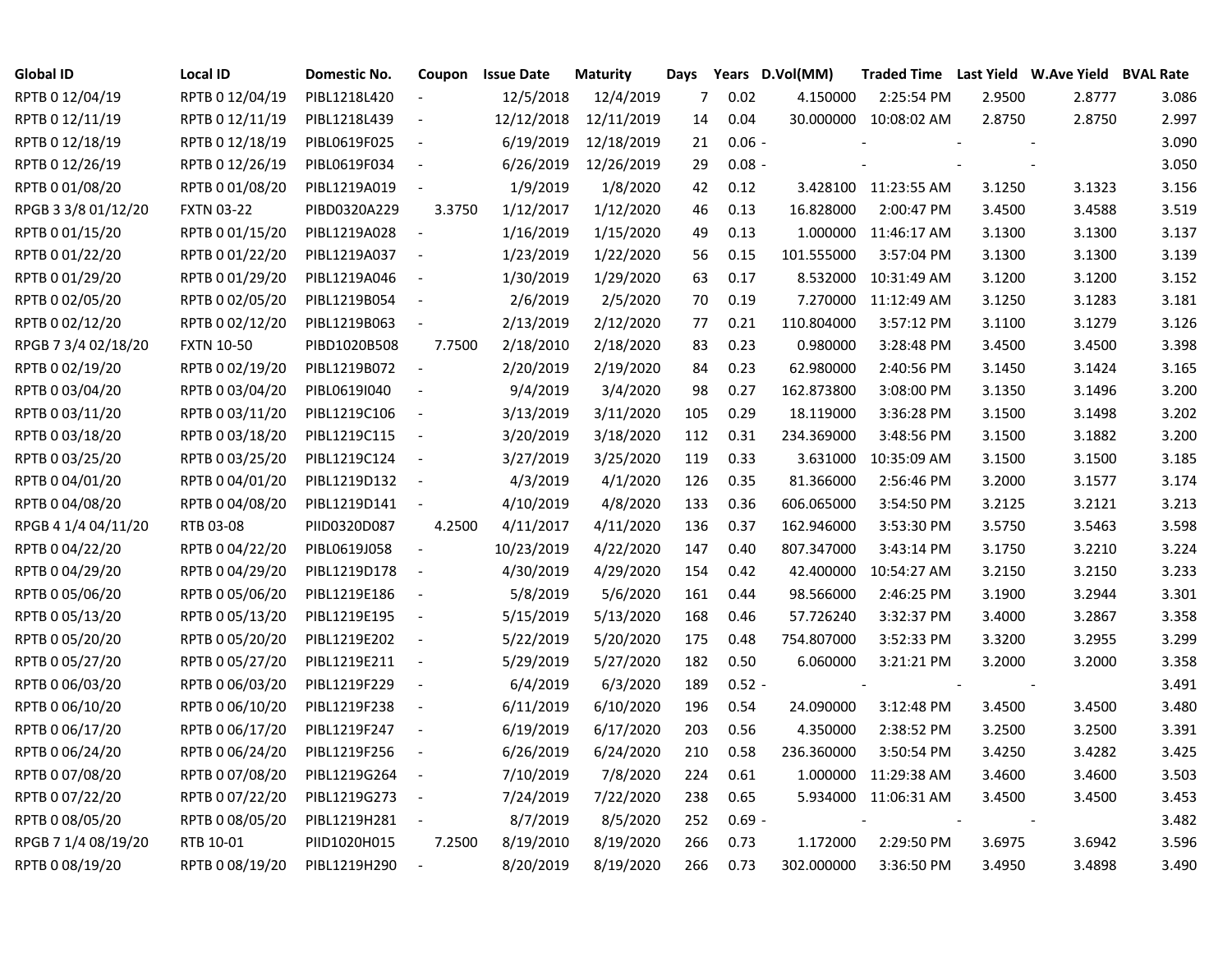| <b>Global ID</b>     | <b>Local ID</b>   | Domestic No. | Coupon                   | <b>Issue Date</b> | <b>Maturity</b>  | Days |          | Years D.Vol(MM) | Traded Time Last Yield W.Ave Yield BVAL Rate |        |        |       |
|----------------------|-------------------|--------------|--------------------------|-------------------|------------------|------|----------|-----------------|----------------------------------------------|--------|--------|-------|
| RPGB 3 3/8 08/20/20  | <b>FXTN 05-73</b> | PIBD0520H735 | 3.3750                   | 8/20/2015         | 8/20/2020        | 267  | 0.73     |                 | 345.563000 11:45:53 AM                       | 3.6750 | 3.6357 | 3.640 |
| RPTB 0 09/02/20      | RPTB 0 09/02/20   | PIBL1219I306 | $\overline{\phantom{a}}$ | 9/4/2019          | 9/2/2020         | 280  | 0.77     | 3.542000        | 3:54:06 PM                                   | 3.4650 | 3.4632 | 3.510 |
| RPGB 6 1/8 09/16/20  | <b>FXTN 10-51</b> | PIBD1020I510 | 6.1250                   | 9/16/2010         | 9/16/2020        | 294  | $0.81 -$ |                 |                                              |        |        | 3.629 |
| RPTB 0 09/16/20      | RPTB 0 09/16/20   | PIBL1219I315 | $\sim$                   | 9/18/2019         | 9/16/2020        | 294  | $0.81 -$ |                 |                                              |        |        | 3.510 |
| RPTB 0 10/07/20      | RPTB 0 10/07/20   | PIBL1219J323 | $\overline{\phantom{a}}$ | 10/9/2019         | 10/7/2020        | 315  | $0.86 -$ |                 |                                              |        |        | 3.599 |
| RPTB 0 10/21/20      | RPTB 0 10/21/20   | PIBL1219J332 | $\sim$                   | 10/23/2019        | 10/21/2020       | 329  | 0.90     | 10.133000       | 3:49:09 PM                                   | 3.4750 | 3.4753 | 3.487 |
| RPTB 0 11/04/20      | RPTB 0 11/04/20   | PIBL1219K358 |                          | 11/6/2019         | 11/4/2020        | 343  | 0.94     | 8.522000        | 3:07:54 PM                                   | 3.4750 | 3.4477 | 3.487 |
| RPTB 0 11/18/20      | RPTB 0 11/18/20   | PIBL1219K367 |                          | 11/20/2019        | 11/18/2020       | 357  | 0.98     | 68.911000       | 3:59:20 PM                                   | 3.4850 | 3.4797 | 3.490 |
| RPGB 5 7/8 12/16/20  | <b>FXTN 10-52</b> | PIBD1020L525 | 5.8750                   | 12/16/2010        | 12/16/2020       | 385  | 1.05     | 1.000000        | 11:48:33 AM                                  | 3.7750 | 3.7750 | 3.775 |
| RPGB 4 1/4 01/25/21  | <b>FXTN 03-23</b> | PIBD0321A236 | 4.2500                   | 1/25/2018         | 1/25/2021        | 425  | 1.16     | 23.190000       | 11:42:15 AM                                  | 3.6500 | 3.6523 | 3.680 |
| RPGB 7 3/8 03/03/21  | RTB 10-02         | PIID1021C027 | 7.3750                   | 3/3/2011          | 3/3/2021         | 462  | 1.27     | 30.120000       | 2:30:10 PM                                   | 3.8250 | 3.7693 | 3.697 |
| RPGB 3 1/2 03/20/21  | <b>FXTN 07-57</b> | PIBD0721C574 | 3.5000                   | 3/20/2014         | 3/20/2021        | 479  | 1.31     | 17.050000       | 3:30:19 PM                                   | 3.7000 | 3.7265 | 3.649 |
| RPGB 6 1/2 04/28/21  | <b>FXTN 10-53</b> | PIBD1021D531 | 6.5000                   | 4/28/2011         | 4/28/2021        | 518  | $1.42 -$ |                 |                                              |        |        | 3.711 |
| RPGB 4 7/8 06/13/21  | RTB 03-09         | PIID0321F092 | 4.8750                   | 6/13/2018         | 6/13/2021        | 564  | 1.54     | 86.435000       | 3:48:53 PM                                   | 3.7000 | 3.7198 | 3.709 |
| RPGB 5 3/4 10/20/21  | RTB 10-03         | PIID1021J039 | 5.7500                   | 10/20/2011        | 10/20/2021       | 693  | $1.90 -$ |                 |                                              |        |        | 3.780 |
| RPGB 5 3/4 11/24/21  | <b>FXTN 10-55</b> | PIBD1021K551 | 5.7500                   | 11/24/2011        | 11/24/2021       | 728  | 1.99     | 1.500000        | 9:41:18 AM                                   | 3.8500 | 3.8500 | 3.794 |
| RPGB 6 3/8 01/19/22  | <b>FXTN 10-54</b> | PIBD1022G545 | 6.3750                   | 7/19/2011         | 1/19/2022        | 784  | 2.15     | 20.400000       | 3:53:46 PM                                   | 3.8500 | 3.8517 | 3.819 |
| RPGB 4 01/26/22      | <b>FXTN 05-74</b> | PIBD0522A747 | 4.0000                   | 1/26/2017         | 1/26/2022        | 791  | 2.17     | 10.000000       | 3:02:44 PM                                   | 3.8500 | 3.8500 | 3.843 |
| RPGB 15 03/14/22     | <b>FXTN 20-02</b> | PIBD2022C021 | 15.0000                  | 3/14/2002         | 3/14/2022        | 838  | $2.29 -$ |                 |                                              |        |        | 3.841 |
| RPGB 4 3/4 07/04/22  | <b>FXTN 03-24</b> | PIBD0322G247 | 4.7500                   | 7/4/2019          | 7/4/2022         | 950  | 2.60     | 219.450000      | 3:24:35 PM                                   | 3.8250 | 3.8262 | 3.826 |
| RPGB 4 7/8 08/02/22  | <b>FXTN 10-56</b> | PIBD1022H562 | 4.8750                   | 8/2/2012          | 8/2/2022         | 979  | 2.68     |                 | 1.000000 10:06:39 AM                         | 3.9250 | 3.9250 | 3.902 |
| RPGB 4 3/4 09/13/22  | <b>FXTN 10-57</b> | PIBD1022I570 | 4.7500                   | 9/13/2012         | 9/13/2022 1,021  |      | $2.80 -$ |                 |                                              |        |        | 3.920 |
| RPGB 12 3/4 10/17/22 | <b>FXTN 20-03</b> | PIBD2022J033 | 12.7500                  | 10/17/2002        | 10/17/2022 1,055 |      | $2.89 -$ |                 |                                              |        |        | 3.935 |
| RPGB 4 5/8 12/04/22  | RTB 05-11         | PIID0522L114 | 4.6250                   | 12/4/2017         | 12/4/2022 1,103  |      | 3.02     | 255.900000      | 3:48:30 PM                                   | 3.9000 | 3.8868 | 3.887 |
| RPGB 4 12/06/22      | <b>FXTN 10-58</b> | PIBD1022L585 | 4.0000                   | 12/6/2012         | 12/6/2022 1,105  |      | 3.03     |                 | 1.100000 11:58:31 AM                         | 3.9500 | 3.9500 | 3.956 |
| RPGB 13 02/20/23     | <b>FXTN 20-04</b> | PIBD2023B048 | 13.0000                  | 2/20/2003         | 2/20/2023 1,181  |      | $3.23 -$ |                 |                                              |        |        | 3.990 |
| RPGB 5 1/2 03/08/23  | <b>FXTN 05-75</b> | PIBD0523C752 | 5.5000                   | 3/8/2018          | 3/8/2023 1,197   |      | 3.28     | 42.760000       | 3:53:43 PM                                   | 3.8800 | 3.8803 | 3.970 |
| RPGB 3 1/2 04/21/23  | <b>FXTN 07-58</b> | PIBD0723D588 | 3.5000                   | 4/21/2016         | 4/21/2023 1,241  |      | 3.40     | 785.069000      | 3:56:14 PM                                   | 4.0700 | 4.0727 | 4.073 |
| RPGB 11 7/8 05/29/23 | <b>FXTN 20-05</b> | PIBD2023E054 | 11.8750                  | 5/29/2003         | 5/29/2023 1,279  |      | $3.50 -$ |                 |                                              |        |        | 4.035 |
| RPGB 3 1/4 08/15/23  | RTB 10-04         | PIID1023H046 | 3.2500                   | 8/15/2013         | 8/15/2023 1,357  |      | 3.72     | 42.596000       | 3:50:54 PM                                   | 4.1500 | 4.1766 | 4.158 |
| RPGB 11 3/8 10/23/23 | <b>FXTN 20-06</b> | PIBD2023J068 | 11.3750                  | 10/23/2003        | 10/23/2023 1,426 |      | $3.90 -$ |                 |                                              |        |        | 4.100 |
| RPGB 6 1/4 03/12/24  | RTB 05-12         | PIID0524C129 | 6.2500                   | 3/12/2019         | 3/12/2024 1,567  |      | 4.29     | 4293.960000     | 3:51:15 PM                                   | 4.0750 | 4.0816 | 4.080 |
| RPGB 4 1/2 04/20/24  | FXTN 07-59        | PIBD0724D595 | 4.5000                   | 4/20/2017         | 4/20/2024 1,606  |      | 4.40     |                 | 3.320000 11:58:52 AM                         | 4.2000 | 4.2000 | 4.177 |
| RPGB 12 3/8 06/03/24 | <b>FXTN 20-07</b> | PIBD2024F075 | 12.3750                  | 6/3/2004          | 6/3/2024 1,650   |      | $4.52 -$ |                 |                                              |        |        | 4.199 |
| RPGB 12 7/8 08/05/24 | <b>FXTN 20-08</b> | PIBD2024H086 | 12.8750                  | 8/5/2004          | 8/5/2024 1,713   |      | $4.69 -$ |                 |                                              |        |        | 4.227 |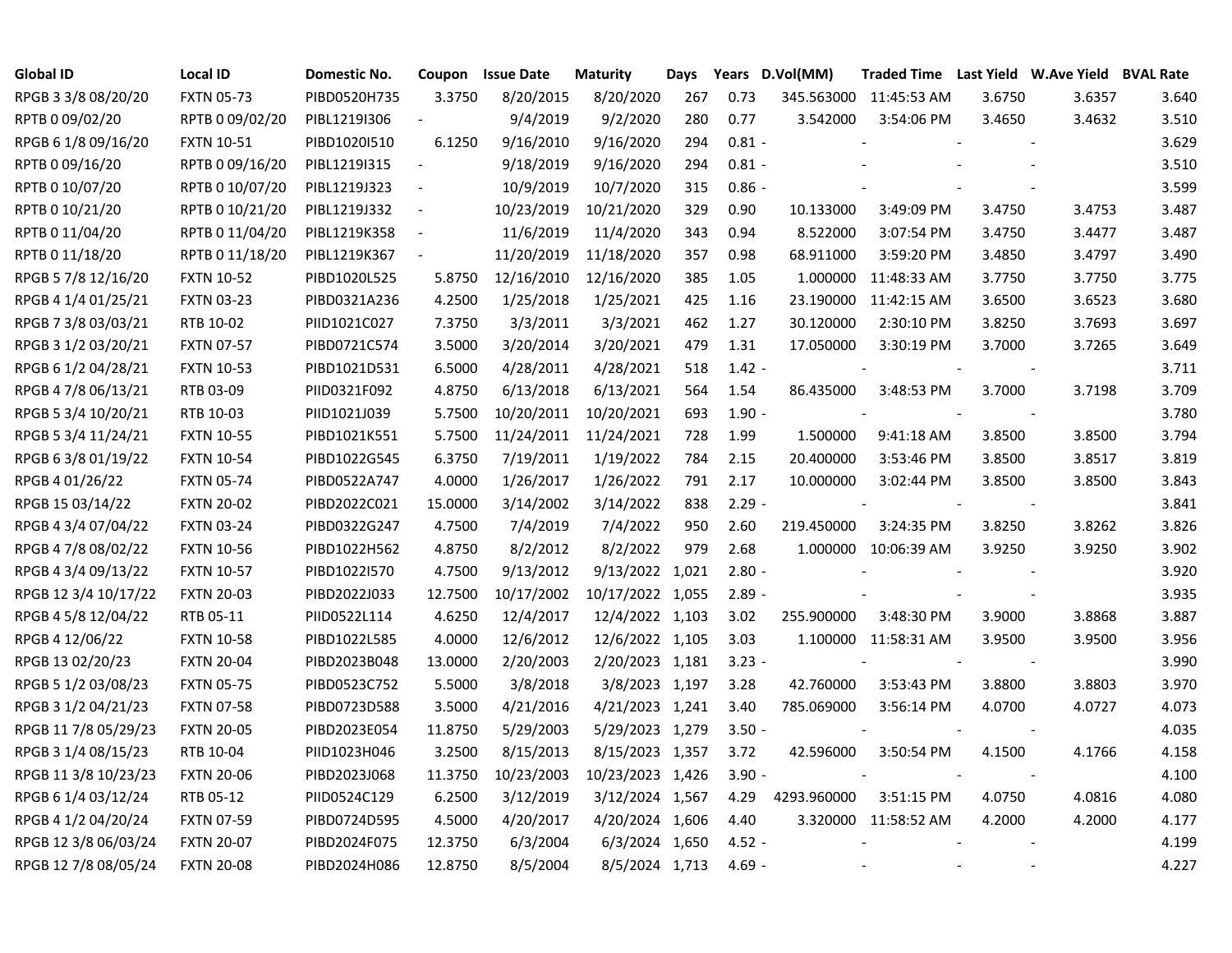| <b>Global ID</b>     | <b>Local ID</b>   | Domestic No. | Coupon  | <b>Issue Date</b> | <b>Maturity</b>          | Days |          | Years D.Vol(MM)  | Traded Time Last Yield W.Ave Yield BVAL Rate |        |        |       |
|----------------------|-------------------|--------------|---------|-------------------|--------------------------|------|----------|------------------|----------------------------------------------|--------|--------|-------|
| RPGB 4 1/8 08/20/24  | <b>FXTN 10-59</b> | PIBD1024H595 | 4.1250  | 8/20/2014         | 8/20/2024 1,728          |      | 4.73     | 342.903380       | 3:53:47 PM                                   | 4.2000 | 4.2022 | 4.205 |
| RPGB 4 1/4 10/17/24  | <b>FXTN 05-76</b> | PIBD0524J762 | 4.2500  | 10/17/2019        | 10/17/2024 1,786         |      | $4.89 -$ |                  |                                              |        |        | 4.236 |
| RPGB 13 3/4 11/11/24 | <b>FXTN 20-09</b> | PIBD2024K091 | 13.7500 | 11/11/2004        | 11/11/2024 1,811         |      | $4.96 -$ |                  |                                              |        |        | 4.270 |
| RPGB 5 3/4 04/12/25  | <b>FXTN 07-61</b> | PIBD0725D618 | 5.7500  | 4/12/2018         | 4/12/2025 1,963          |      | 5.37     | 63.500000        | 3:46:02 PM                                   | 4.3000 | 4.3004 | 4.317 |
| RPGB 12 1/8 04/14/25 | <b>FXTN 20-10</b> | PIBD2025D103 | 12.1250 | 4/14/2005         | 4/14/2025 1,965          |      | $5.38 -$ |                  |                                              |        |        | 4.332 |
| RPGB 3 5/8 09/09/25  | <b>FXTN 10-60</b> | PIBD1025I608 | 3.6250  | 9/9/2015          | 9/9/2025 2,113           |      | 5.79     | 171.300000       | 3:28:42 PM                                   | 4.4600 | 4.4740 | 4.465 |
| RPGB 12 1/8 10/20/25 | <b>FXTN 20-11</b> | PIBD2025J116 | 12.1250 | 10/20/2005        | 10/20/2025 2,154         |      | $5.90 -$ |                  |                                              |        |        | 4.408 |
| RPGB 18 1/4 11/29/25 | <b>FXTN 25-01</b> | PIBD2525K015 | 18.2500 | 11/29/2000        | 11/29/2025 2,194         |      | $6.01 -$ |                  |                                              |        |        | 4.423 |
| RPGB 10 1/4 01/19/26 | <b>FXTN 20-12</b> | PIBD2026A122 | 10.2500 | 1/19/2006         | 1/19/2026 2,245          |      | $6.15 -$ |                  |                                              |        |        | 4.441 |
| RPGB 6 1/4 02/14/26  | <b>FXTN 07-62</b> | PIBD0726B627 | 6.2500  | 2/14/2019         | 2/14/2026 2,271          |      | 6.22     | 1322.800000      | 3:53:38 PM                                   | 4.4300 | 4.4393 | 4.436 |
| RPGB 3 1/2 09/20/26  | RTB 10-05         | PIID1026I057 | 3.5000  | 9/20/2016         | 9/20/2026 2,489          |      | 6.82     | 10.000000        | 2:04:14 PM                                   | 4.6400 | 4.6400 | 4.600 |
| RPGB 6 1/4 10/20/26  | RTB 15-01         | PIID1526J019 | 6.2500  | 10/20/2011        | 10/20/2026 2,519         |      | 6.90     | 38.000000        | 3:54:20 PM                                   | 4.6100 | 4.6050 | 4.530 |
| RPGB 8 12/07/26      | <b>FXTN 20-13</b> | PIBD2026L139 | 8.0000  | 12/7/2006         | 12/7/2026 2,567          |      | 7.03     |                  | 2.500000 11:49:50 AM                         | 4.5750 | 4.5750 | 4.545 |
| RPGB 5 3/8 03/01/27  | RTB 15-02         | PIID1527C023 | 5.3750  | 3/1/2012          | 3/1/2027 2,651           |      | $7.26 -$ |                  |                                              |        |        | 4.600 |
| RPGB 4 3/4 05/04/27  | <b>FXTN 10-61</b> | PIBD1027E617 | 4.7500  | 5/4/2017          | 5/4/2027 2,715           |      | 7.43     | 451.600000       | 3:49:18 PM                                   | 4.6500 | 4.6223 | 4.616 |
| RPGB 8 5/8 09/06/27  | <b>FXTN 20-14</b> | PIBD2027I140 | 8.6250  | 9/6/2007          | 9/6/2027 2,840           |      | $7.78 -$ |                  |                                              |        |        | 4.613 |
| RPGB 6 1/4 03/22/28  | <b>FXTN 10-63</b> | PIBD1028C635 | 6.2500  | 3/22/2018         | 3/22/2028 3,038          |      | $8.32 -$ |                  |                                              |        |        | 4.639 |
| RPGB 9 1/2 12/04/28  | <b>FXTN 20-15</b> | PIBD2028L151 | 9.5000  | 12/4/2008         | 12/4/2028 3,295          |      | $9.02 -$ |                  |                                              |        |        | 4.700 |
| RPGB 6 7/8 01/10/29  | <b>FXTN 10-64</b> | PIBD1029A644 | 6.8750  | 1/10/2019         | 1/10/2029 3,332          |      |          | 9.12 1366.000000 | 2:38:34 PM                                   | 4.6500 | 4.6509 | 4.650 |
| RPGB 8 3/4 05/27/30  | <b>FXTN 20-16</b> | PIBD2030E166 | 8.7500  | 5/27/2010         | 5/27/2030 3,834 10.50 -  |      |          |                  |                                              |        |        | 4.780 |
| RPGB 12 1/2 07/28/30 | <b>FXTN 25-02</b> | PIBD2530G029 | 12.5000 | 7/28/2005         | 7/28/2030 3,896 10.67 -  |      |          |                  |                                              |        |        | 4.788 |
| RPGB 11 1/4 01/26/31 | <b>FXTN 25-03</b> | PIBD2531A032 | 11.2500 | 1/26/2006         | 1/26/2031 4,078 11.17 -  |      |          |                  |                                              |        |        | 4.812 |
| RPGB 8 07/19/31      | <b>FXTN 20-17</b> | PIBD2031G171 | 8.0000  | 7/19/2011         | 7/19/2031 4,252 11.64    |      |          | 7.580000         | 3:07:54 PM                                   | 4.8750 | 4.8562 | 4.860 |
| RPGB 9 3/8 10/05/31  | <b>FXTN 25-04</b> | PIBD2531J042 | 9.3750  | 10/5/2006         | 10/5/2031 4,330 11.86 -  |      |          |                  |                                              |        |        | 4.842 |
| RPGB 5 7/8 02/02/32  | <b>FXTN 20-18</b> | PIBD2032B183 | 5.8750  | 2/2/2012          | 2/2/2032 4,450 12.18     |      |          |                  | 1.200000 11:49:14 AM                         | 4.9750 | 4.9750 | 4.858 |
| RPGB 5 7/8 03/01/32  | RTB 20-01         | PIID2032C014 | 5.8750  | 3/1/2012          | 3/1/2032 4,478 12.26     |      |          | 1.700000         | 3:09:43 PM                                   | 5.0500 | 5.0500 | 4.862 |
| RPGB 5 3/4 09/27/32  | <b>FXTN 20-19</b> | PIBD2032I195 | 5.7500  | 9/27/2012         | 9/27/2032 4,688 12.84 -  |      |          |                  |                                              |        |        | 4.892 |
| RPGB 8 1/2 11/29/32  | <b>FXTN 25-05</b> | PIBD2532K057 | 8.5000  | 11/29/2007        | 11/29/2032 4,751 13.01 - |      |          |                  |                                              |        |        | 4.900 |
| RPGB 3 5/8 03/21/33  | <b>FXTN 20-20</b> | PIBD2033C206 | 3.6250  | 3/21/2013         | 3/21/2033 4,863 13.31 -  |      |          |                  |                                              |        |        | 4.916 |
| RPGB 9 1/4 11/05/34  | <b>FXTN 25-06</b> | PIBD2534K062 | 9.2500  | 11/5/2009         | 11/5/2034 5,457 14.94 -  |      |          |                  |                                              |        |        | 4.986 |
| RPGB 8 09/30/35      | <b>FXTN 25-07</b> | PIBD2535I071 | 8.0000  | 9/30/2010         | 9/30/2035 5,786 15.84 -  |      |          |                  |                                              |        |        | 5.036 |
| RPGB 8 1/8 12/16/35  | <b>FXTN 25-08</b> | PIBD2535L086 | 8.1250  | 12/16/2010        | 12/16/2035 5,863 16.05 - |      |          |                  |                                              |        |        | 5.074 |
| RPGB 7 5/8 09/29/36  | <b>FXTN 25-09</b> | PIBD2536I097 | 7.6250  | 9/29/2011         | 9/29/2036 6,151 16.84 -  |      |          |                  |                                              |        |        | 5.111 |
| RPGB 5 1/4 05/18/37  | <b>FXTN 20-21</b> | PIBD2037E214 | 5.2500  | 5/18/2017         | 5/18/2037 6,382 17.47    |      |          | 2.090000         | 3:58:33 PM                                   | 5.2600 | 5.2600 | 5.166 |
| RPGB 5 3/4 08/16/37  | <b>FXTN 25-10</b> | PIBD2537H103 | 5.7500  | 8/16/2012         | 8/16/2037 6,472 17.72 -  |      |          |                  | $\overline{\phantom{a}}$                     |        |        | 5.186 |